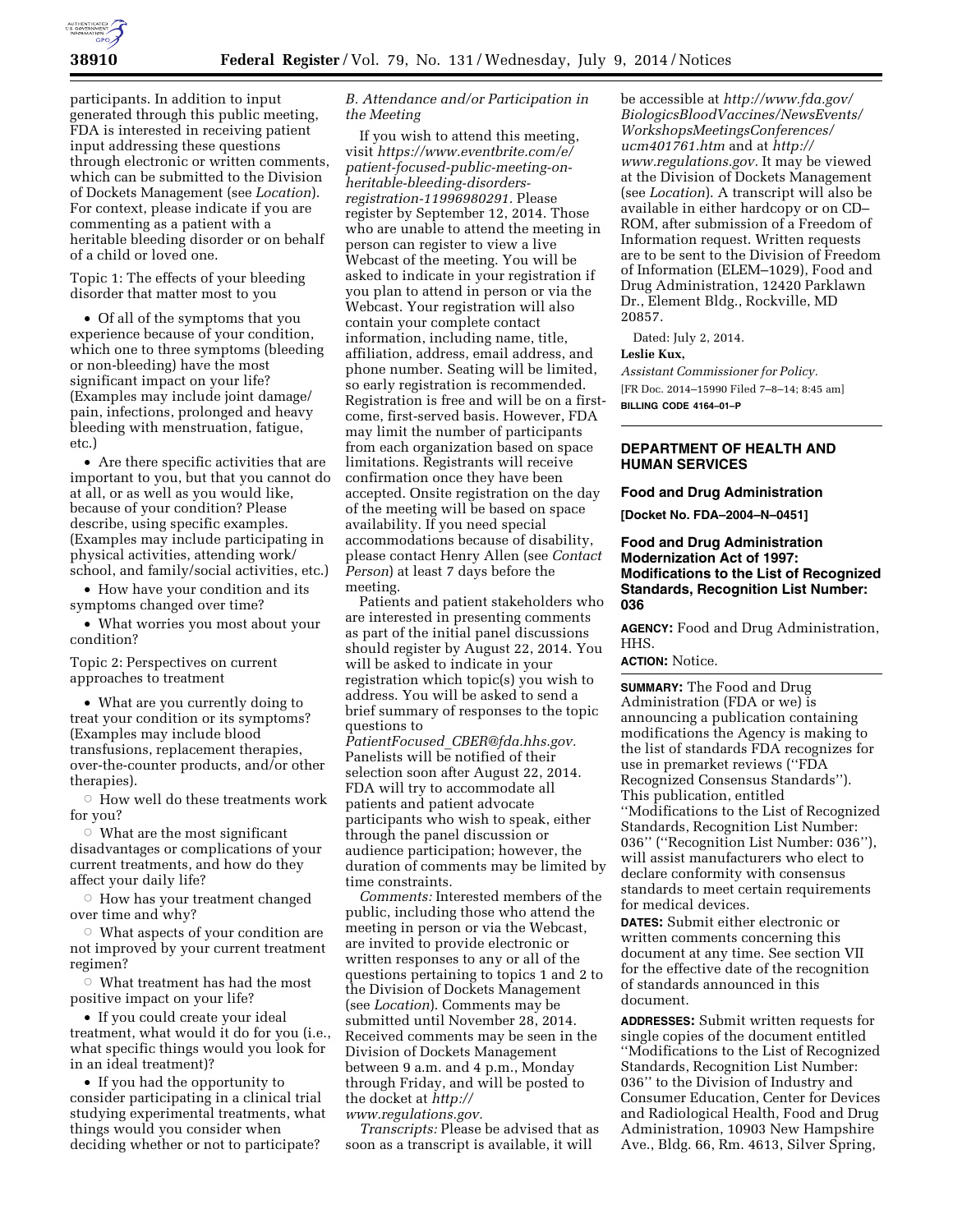MD 20993–0002. Send two selfaddressed adhesive labels to assist that office in processing your request, or fax your request to 301–847–8149.

Submit electronic comments on this document to *[http://](http://www.regulations.gov) [www.regulations.gov.](http://www.regulations.gov)* Submit written comments to the Division of Dockets Management (HFA–305), Food and Drug Administration, 5630 Fishers Lane, Rm. 1061, Rockville, MD 20852. Identify comments with the docket number found in brackets in the heading of this document. An electronic copy of Recognition List Number: 036 is available on the Internet at *[http://](http://www.fda.gov/MedicalDevices/DeviceRegulationandGuidance/Standards/ucm123792.htm) [www.fda.gov/MedicalDevices/Device](http://www.fda.gov/MedicalDevices/DeviceRegulationandGuidance/Standards/ucm123792.htm) [RegulationandGuidance/Standards/](http://www.fda.gov/MedicalDevices/DeviceRegulationandGuidance/Standards/ucm123792.htm) [ucm123792.htm.](http://www.fda.gov/MedicalDevices/DeviceRegulationandGuidance/Standards/ucm123792.htm)* See section VI for electronic access to the searchable database for the current list of FDA recognized consensus standards, including Recognition List Number: 036 modifications and other standards related information.

### **FOR FURTHER INFORMATION CONTACT:**

Scott A. Colburn, Center for Devices and Radiological Health, Food and Drug Administration, 10903 New Hampshire Ave., Bldg. 66, Rm. 3632, Silver Spring, MD 20993, 301–796–6287, *[standards@](mailto:standards@cdrh.fda.gov) [cdrh.fda.gov.](mailto:standards@cdrh.fda.gov)* 

### **SUPPLEMENTARY INFORMATION:**

#### **I. Background**

Section 204 of the Food and Drug Administration Modernization Act of 1997 (Pub. L. 105–115) amended section 514 of the Federal Food, Drug, and Cosmetic Act (the FD&C Act) (21 U.S.C. 360d). Amended section 514 allows FDA to recognize consensus standards developed by international and national organizations for use in satisfying portions of device premarket review submissions or other requirements.

In a notice published in the **Federal Register** of February 25, 1998 (63 FR 9561), FDA announced the availability of a guidance entitled ''Recognition and Use of Consensus Standards.'' The notice described how we would implement our standard recognition program and provided the initial list of recognized standards.

Modifications to the initial list of recognized standards, as published in the **Federal Register**, can be accessed at *[http://www.fda.gov/MedicalDevices/](http://www.fda.gov/MedicalDevices/DeviceRegulationandGuidance/Standards/ucm123792.htm) [DeviceRegulationandGuidance/](http://www.fda.gov/MedicalDevices/DeviceRegulationandGuidance/Standards/ucm123792.htm) [Standards/ucm123792.htm.](http://www.fda.gov/MedicalDevices/DeviceRegulationandGuidance/Standards/ucm123792.htm)* 

These notices describe the addition, withdrawal, and revision of certain standards recognized by FDA. The Agency maintains HTML and PDF versions of the list of FDA Recognized Consensus Standards. Both versions are publicly accessible at the Agency's Internet site. See section VI for

electronic access information. Interested persons should review the supplementary information sheet for the standard to understand fully the extent to which FDA recognizes the standard.

### **II. Modifications to the List of Recognized Standards, Recognition List Number: 036**

FDA is announcing the addition, withdrawal, correction, and revision of certain consensus standards the Agency will recognize for use in premarket submissions and other requirements for devices. We will incorporate these modifications in the list of FDA Recognized Consensus Standards in the Agency's searchable database. We will use the term ''Recognition List Number: 036'' to identify these current modifications.

In table 1, we describe the following modifications: (1) The withdrawal of standards and their replacement by others, if applicable, (2) the correction of errors made by FDA in listing previously recognized standards, and (3) the changes to the supplementary information sheets of recognized standards that describe revisions to the applicability of the standards.

In section III, we list modifications the Agency is making that involve the initial addition of standards not previously recognized by FDA.

| Old<br>recognition<br>No. | Replacement<br>recognition<br>No. | Title of standard <sup>1</sup>                                                                                                                                                 | Change                                        |                         |  |  |
|---------------------------|-----------------------------------|--------------------------------------------------------------------------------------------------------------------------------------------------------------------------------|-----------------------------------------------|-------------------------|--|--|
|                           |                                   | A. Anesthesia                                                                                                                                                                  |                                               |                         |  |  |
| $1 - 58$                  | 1-99                              | ASTM G175-13 Standard test method for evaluating the ignition<br>sensitivity and fault tolerance of oxygen pressure regulators used<br>for medical and emergency applications. | Withdrawn and replaced with newer<br>version. |                         |  |  |
| $1 - 77$                  | 1-100                             | CGA V1:2013 Standard for compressed gas cylinder valve outlet<br>and inlet connections.                                                                                        | Withdrawn and replaced with newer<br>version. |                         |  |  |
|                           | $1 - 101$                         | CGA C-9:2013 Standard color marking of compressed gas con-<br>tainers for medical use.                                                                                         | Withdrawn<br>version.                         | and replaced with newer |  |  |
|                           |                                   | <b>B. Biocompatibility</b>                                                                                                                                                     |                                               |                         |  |  |
| $2 - 117$                 |                                   | ANSI/AAMI/ISO 10993-3:2003/(R) 2013 Biological evaluation of<br>medical devices—Part 3: Tests for genotoxicity, carcinogenicity,<br>and reproductive toxicity.                 | Reaffirmation.                                |                         |  |  |
| 2–133                     |                                   | ASTM F1408-97 (Reapproved 2013) Standard practice for subcuta-<br>neous screening test for implant materials.                                                                  | Reaffirmation.                                |                         |  |  |
| $2 - 136$                 |                                   | ASTM E1262-88 (Reapproved 2013) Standard quide for perform-<br>ance of the Chinese hamster ovary cell/hypoxanthine guanine<br>phosphoribosyl transferase gene mutation assay.  | Reaffirmation.                                |                         |  |  |
| 2-141                     |                                   | ASTM F1984-99 (Reapproved 2013) Standard practice for testing<br>for whole complement activation in serum by solid materials.                                                  | Reaffirmation.                                |                         |  |  |
| 2-145                     |                                   | ASTM F1439-03 (Reapproved 2013) Standard quide for perform-<br>ance of lifetime bioassay for the tumorigenic potential of implant<br>materials.                                | Reaffirmation.                                |                         |  |  |
| 2-146                     | 2-206                             | ASTM F2148-13 Standard practice for evaluation of delayed contact<br>hypersensitivity using the murine local lymph node assay (LLNA).                                          | Withdrawn and replaced with newer<br>version. |                         |  |  |
| 2-153                     |                                   | ANSI/AAMI/ISO 10993-5:2009/(R) 2014 Biological evaluation of<br>medical devices-Part 5: Tests for in vitro cytotoxicity.                                                       | Reaffirmation.                                |                         |  |  |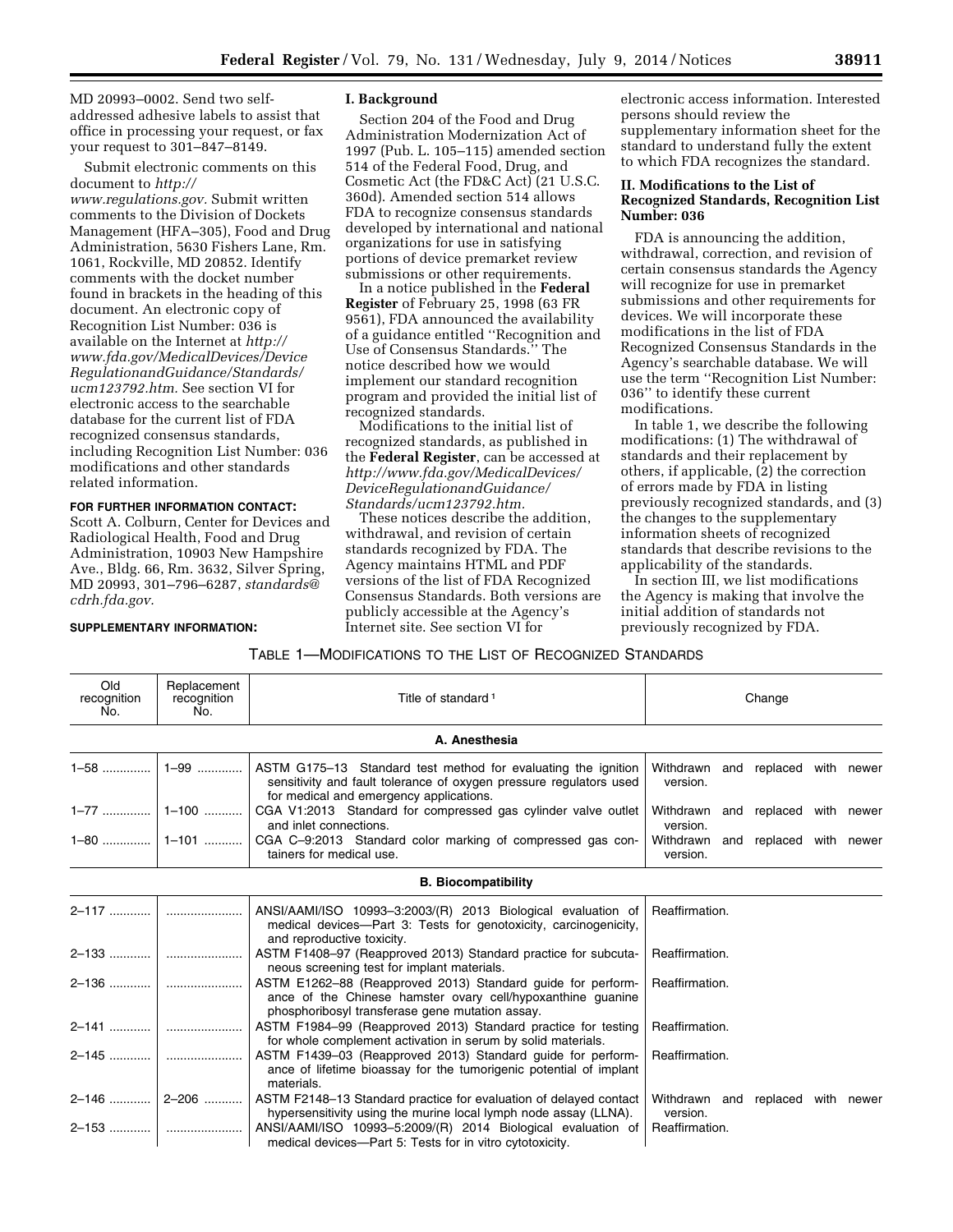۳

| Old<br>recognition<br>No. | Replacement<br>recognition<br>No. | Title of standard <sup>1</sup>                                                                                                                                                                                                                 | Change                                                                                            |  |  |
|---------------------------|-----------------------------------|------------------------------------------------------------------------------------------------------------------------------------------------------------------------------------------------------------------------------------------------|---------------------------------------------------------------------------------------------------|--|--|
| 2-154                     | 2-207                             | ASTM F756-13 Standard practice for assessment of hemolytic<br>properties of materials.                                                                                                                                                         | Withdrawn and replaced with newer<br>version.                                                     |  |  |
| 2-156                     |                                   | ANSI/AAMI/ISO 10993-1:2009/(R) 2013 Biological evaluation of<br>medical devices-Part 1: Evaluation and testing within a risk man-<br>agement process.                                                                                          | Reaffirmation.                                                                                    |  |  |
| 2–175                     |                                   | ISO 10993-3 Second edition 2003-10-15, Biological evaluation of<br>medical devices-Part 3: Tests for genotoxicity, carcinogenicity,                                                                                                            | Extent of recognition.                                                                            |  |  |
| 2-199                     | 2-208                             | and reproductive toxicity.<br>USP 37-NF32:2014 <87> Biological reactivity test, in vitro-direct<br>contact test.                                                                                                                               | Withdrawn<br>replaced with newer<br>and<br>version.                                               |  |  |
| 2-200                     | 2-209                             | USP 37-NF32:2014 <87> Biological reactivity test, in vitro-<br>elution test.                                                                                                                                                                   | Withdrawn<br>replaced with<br>and<br>newer<br>version.                                            |  |  |
| 2-201                     | 2-210                             | USP 37-NF32:2014 <88> Biological reactivity test, in vivo, proce-<br>dure preparation of sample.                                                                                                                                               | Withdrawn<br>and replaced with newer<br>version.                                                  |  |  |
| 2-202                     | 2-211                             | USP 37-NF32:2014 <88> Biological reactivity test, in vitro, classi-<br>fication of plastics-intracutaneous test.                                                                                                                               | Withdrawn<br>and replaced<br>with newer<br>version.                                               |  |  |
| 2–203                     | 2-212                             | USP 37-NF32:2014 <88> Biological reactivity test, in vivo, classi-<br>fication of plastics-systemic injection test.                                                                                                                            | and replaced with newer<br>Withdrawn<br>version.                                                  |  |  |
|                           |                                   | C. Cardiovascular                                                                                                                                                                                                                              |                                                                                                   |  |  |
| 3–42                      |                                   | ANSI/AAMI EC13:2002/(R)2007 Cardiac monitors, heart rate me-<br>ters, and alarm.                                                                                                                                                               | Withdrawn. See 3-101.                                                                             |  |  |
| 3–65                      |                                   | ANSI/AAMI EC38:2007 Medical electrical equipment-Part 2-47:<br>Particular requirements for the safety including essential perform-<br>ance of ambulatory electrocardiographic systems.                                                         | Withdrawn. See 3-127.                                                                             |  |  |
| 3-72                      | 3-129                             | ANSI/AAMI EC53:2013 ECG trunk cables and patient lead wires                                                                                                                                                                                    | Withdrawn and replaced with newer<br>version.                                                     |  |  |
| 3–77                      |                                   | ANSI/AAMI PC69:2007 Active implantable medical devices-Elec-<br>tromagnetic compatibility-EMC test protocols for implantable car-<br>diac pacemakers and implantable cardioverter defibrillators.                                              | Withdrawn. See 3-128.                                                                             |  |  |
| $3 - 78$                  | $3 - 130$                         | ANSI/AAMI/ISO 80601-2-30:2009 and A1:2013 Medical electrical<br>equipment-Part 2-30: Particular requirements for the basic safe-<br>ty and essential performance of automated non-invasive sphyg-<br>momanometers [Amendment 1:2013].          | Withdrawn and replaced with newer<br>version.                                                     |  |  |
| 3–79                      |                                   | F2070-09 (Reapproved 2013) Standard test method for measuring<br>intrinsic elastic recoil of balloon-expandable stents.                                                                                                                        | Reaffirmation.                                                                                    |  |  |
| 3-82                      | 3-125                             | ISO 5841 Third edition 2013-04-15 Implants for surgery-Cardiac<br>pacemakers-Part 3: Low-profile connectors [IS-1] for implantable<br>pacemakers.                                                                                              | Withdrawn and replaced with newer<br>version.                                                     |  |  |
| $3 - 95$                  | $3 - 126$                         | IEC 60601-2-27 Edition 3.0 2011-03 Medical electrical equip-<br>ment-Part 2-27: Particular requirements for the basic safety and<br>essential performance of electrocardiographic monitoring equip-<br>ment [Including: Corrigendum 1 (2012)]. | and replaced with<br>Withdrawn<br>newer<br>version<br>including<br>technical<br>corri-<br>gendum. |  |  |
|                           |                                   | D. Dental/ENT                                                                                                                                                                                                                                  |                                                                                                   |  |  |
| 4-92<br>4-96              |                                   | ANSI/ADA Standard No. 88 (Reaffirmed 2012) Dental brazing alloys<br>ANSI/ADA Specification No. 30 (Reaffirmed 2010) Dental zinc<br>oxide-eugenol and zinc oxide-non-eugenol cements.                                                           | Reaffirmation.<br>Reaffirmation.                                                                  |  |  |
| 4-97                      |                                   | ANSI/ADA Standard No. 57 (Reaffirmed 2012) Endodontic sealing<br>materials.                                                                                                                                                                    | Reaffirmation.                                                                                    |  |  |
| 4-149                     |                                   | ANSI/ADA Specification No. 39 (Reaffirmed 2011) Pit and fissure<br>sealants.                                                                                                                                                                   | Reaffirmation.                                                                                    |  |  |
| $4 - 160$                 |                                   | ANSI S3.1 (Reaffirmed 2013) Maximum permissible ambient noise<br>levels for audiometric test rooms.                                                                                                                                            | Reaffirmation.                                                                                    |  |  |
| 4-162                     |                                   | ANSI S3.4-2007 (Reaffirmed 2012) Procedure for the computation<br>of loudness of steady sounds.                                                                                                                                                | Reaffirmation.                                                                                    |  |  |
|                           |                                   | ANSI S3.5-1987 (Reaffirmed 2012) American national standard<br>methods for calculation of the speech intelligibility index.                                                                                                                    | Reaffirmation.                                                                                    |  |  |
| 4–165                     |                                   | ANSI S3.13-1987 (Reaffirmed 2012) American national standard<br>mechanical coupler for measurement of bone vibrators.                                                                                                                          | Reaffirmation.                                                                                    |  |  |
| 4-171                     |                                   | ANSI S3.37-1987 (Reaffirmed 2012) American national standard<br>preferred earhook nozzle thread for postauricular hearing aids.                                                                                                                | Reaffirmation.                                                                                    |  |  |
| 4-175                     | 4-211                             | ANSI S3.46-2013 American national standard method of measure-<br>ment of real-ear performance characteristics of hearing aids.                                                                                                                 | Withdrawn and replaced with newer<br>version.                                                     |  |  |
| 4–177                     |                                   | ANSI S12.65-2006 (Reaffirmed 2011) American national standard<br>for rating noise with respect to speech interference.                                                                                                                         | Reaffirmation.                                                                                    |  |  |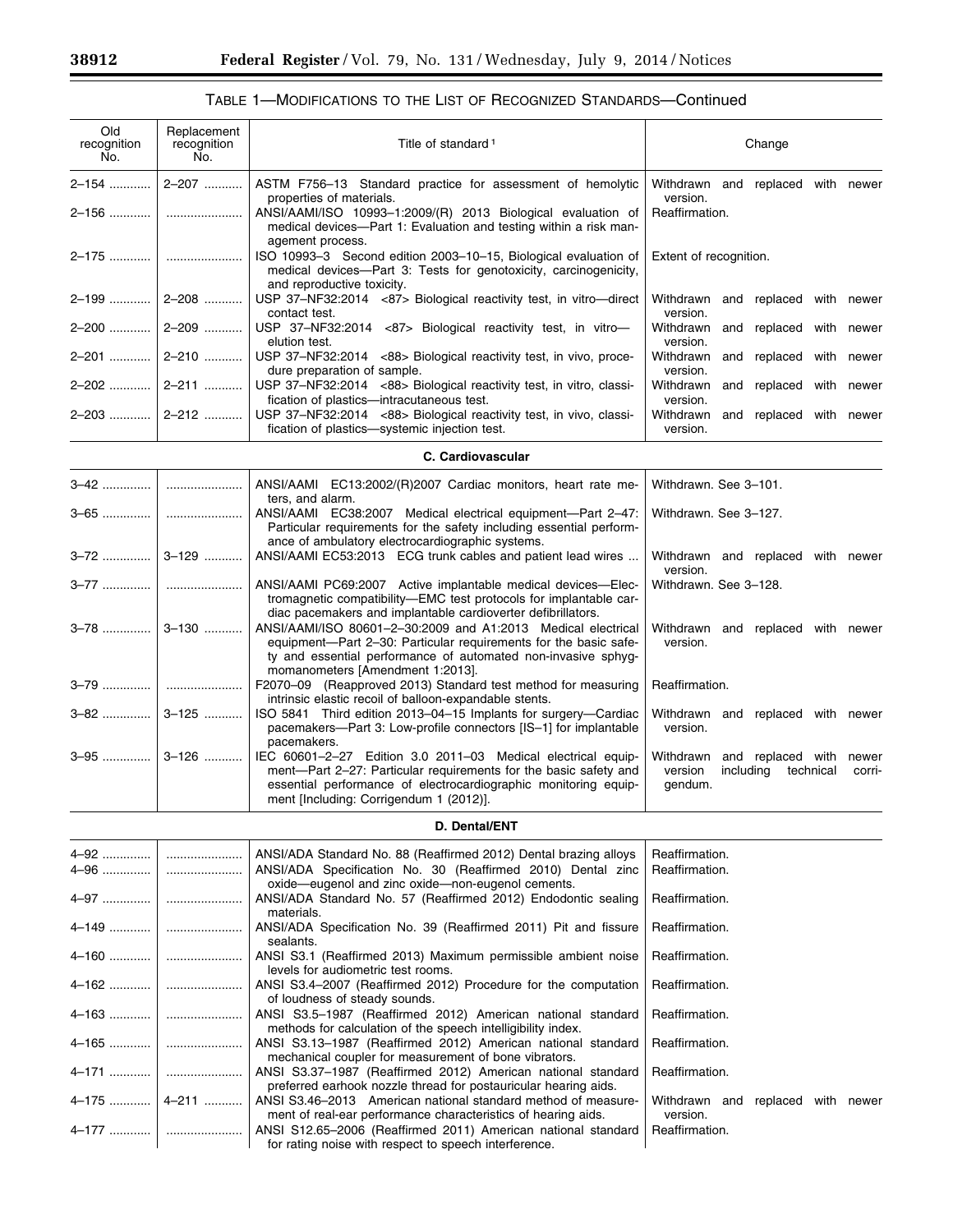$\equiv$ 

| Old<br>recognition<br>Ño. | Replacement<br>recognition<br>No. | Title of standard <sup>1</sup>                                                                                                                                                                                                                                                                                                                           | Change                                                            |
|---------------------------|-----------------------------------|----------------------------------------------------------------------------------------------------------------------------------------------------------------------------------------------------------------------------------------------------------------------------------------------------------------------------------------------------------|-------------------------------------------------------------------|
| 4–179                     | 4-212                             | ISO 7405 Second edition 2008-12-15 Dentistry-Evaluation of bio-<br>compatibility of medical devices used in dentistry [Including:<br>Amendment 1 (2013)].                                                                                                                                                                                                | Withdrawn and replaced with newer<br>version including amendment. |
|                           |                                   | ANSI/ADA Standard No. 15 (Reaffirmed 2013) Artificial teeth for<br>dental prostheses.                                                                                                                                                                                                                                                                    | Reaffirmation.                                                    |
|                           |                                   | E. General I (Quality Systems/Risk Management (QS/RM))                                                                                                                                                                                                                                                                                                   |                                                                   |
| 5-22                      |                                   | ISO 2768-I First edition 1999-11-15 General tolerances-Part 1:<br>Tolerances for linear and angular dimensions without individual<br>tolerance indications.                                                                                                                                                                                              | Withdrawn.                                                        |
|                           |                                   | ISO 2768-2 First edition 1989-11-15 General tolerances-Part 2:<br>Geometrical tolerances for features without individual tolerance in-<br>dications.                                                                                                                                                                                                     | Withdrawn.                                                        |
|                           | $5-50$   5-87                     | IEC 62366 Edition 1.1 2014-01 Medical devices-Application of                                                                                                                                                                                                                                                                                             | Withdrawn and replaced with newer<br>version.                     |
|                           | $5-53$   19-1                     | usability engineering to medical devices.<br>IEC 60601-1-2 Edition 3:2007-03 Medical electrical equipment-<br>Part 1-2: General requirements for basic safety and essential per-<br>formance-Collateral standard: Electromagnetic compatibility-<br>Requirements and tests.                                                                              | Transferred to General II (ES/EMC).                               |
|                           |                                   | ANSI/AAMI/IEC 60601-1-2:2007/(R)2012 Medical electrical equip-<br>ment-Part 1-2: General requirements for basic safety and es-<br>sential performance-Collateral standard: Electromagnetic com-<br>patibility-Requirements and tests.                                                                                                                    | Transferred to General II (ES/EMC).                               |
|                           |                                   | IEC 60601-1-10 Edition 1.0 2007-11 Medical electrical equip-<br>ment-Part 1-10: General requirements for basic safety and es-<br>sential performance-Collateral standard: Requirements for the<br>development of physiologic closed-loop controllers.                                                                                                    | Transferred to General II (ES/EMC).                               |
| 5–77                      | 19-4                              | ANSI/AAMI<br>ES60601-1:2005/(R)2012 and A1:2012,C1:2009/<br>(R)2012 and A2:2010/(R)2012 (consolidated text) Medical elec-<br>trical equipment-Part 1: General requirements for basic safety<br>and essential performance (IEC 60601-1:2005, mod).                                                                                                        | Transferred to General II (ES/EMC).                               |
| 5–78 ……………                | 19–5                              | ANSI/AAMI ES60601-1:2005/(R)2012 and C1:2009/(R)2012 and<br>A2:2010/(R)2012 (consolidated text) Medical electrical equip-<br>ment-Part 1: General requirements for basic safety and essential<br>performance (IEC 60601-1:2005, mod).                                                                                                                    | Transferred to General II (ES/EMC).                               |
| 5–81                      | 5-88                              | ISO 2859-1 First edition 1999-11-15 Sampling procedures for in-<br>spection by attributes—Part 1: Sampling schemes indexed by ac-<br>ceptance quality limit (AQL) for lot-by-lot inspection [Including:<br>Corrigendum 1 (2001), Amendment 1 (2011)].                                                                                                    | Withdrawn and replaced with newer<br>version including amendment. |
| 5–82                      | 19-6                              | IEC 60601-1-11 Edition 1.0 2010-04 Medical electrical equip-<br>ment-Part 1-11: General requirements for basic safety and es-<br>sential performance-Collateral standard: Requirements for med-<br>ical electrical equipment and medical electrical systems used in<br>the home healthcare environment [including: Technical corri-<br>gendum 1 (2011)]. | Transferred to General II (ES/EMC).                               |
| 5-83                      | 19–7                              | ANSI/AAMI HA60601-1-11:2011 Medical electrical equipment-<br>Part 1-11: General requirements for basic safety and essential<br>performance-Collateral standard: Requirements for medical elec-<br>trical equipment and medical electrical systems used in the home<br>healthcare environment (IEC 60601-1-11:2010 mod).                                  | Transferred to General II (ES/EMC).                               |
| 5-85                      |                                   | IEC 60601-1-6 Edition 3.0 2010-01 Medical electrical equip-<br>ment-Part 1-6: General requirements for basic safety and es-<br>sential performance-Collateral standard: Usability.                                                                                                                                                                       | Transition period added.                                          |
|                           | 5–73    5–90                      | ISO 15223-1 Second edition 2012-07-01 Medical devices-Sym-<br>bols to be used with medical device labels, labeling, and informa-<br>tion to be supplied-Part 1: General requirements.                                                                                                                                                                    | Extent of recognition.                                            |
| 5–75                      | 5-91                              | AAMI/ANSI/ISO 15223-1:2012 Medical devices-Symbols to be<br>used with medical devices labels, labeling, and information to be<br>supplied-Part 1: General requirements.                                                                                                                                                                                  | Extent of recognition.                                            |
|                           |                                   | AAMI/ANSI HE75:2009 Human factors engineering-Design of<br>medical devices.                                                                                                                                                                                                                                                                              | Relevant guidance.                                                |
| 5-67                      |                                   | ANSI/AAMI/IEC 62366:2007/(R)2013 Medical devices-Application<br>of usability engineering to medical devices.                                                                                                                                                                                                                                             | Relevant guidance.                                                |
|                           |                                   | F. General Hospital/General Plastic Surgery                                                                                                                                                                                                                                                                                                              |                                                                   |
| 6-180                     |                                   | ASTM F2407-06 (Reapproved 2013) Standard specification for sur-<br>gical gowns intended for use in healthcare facilities.                                                                                                                                                                                                                                | Reaffirmation.                                                    |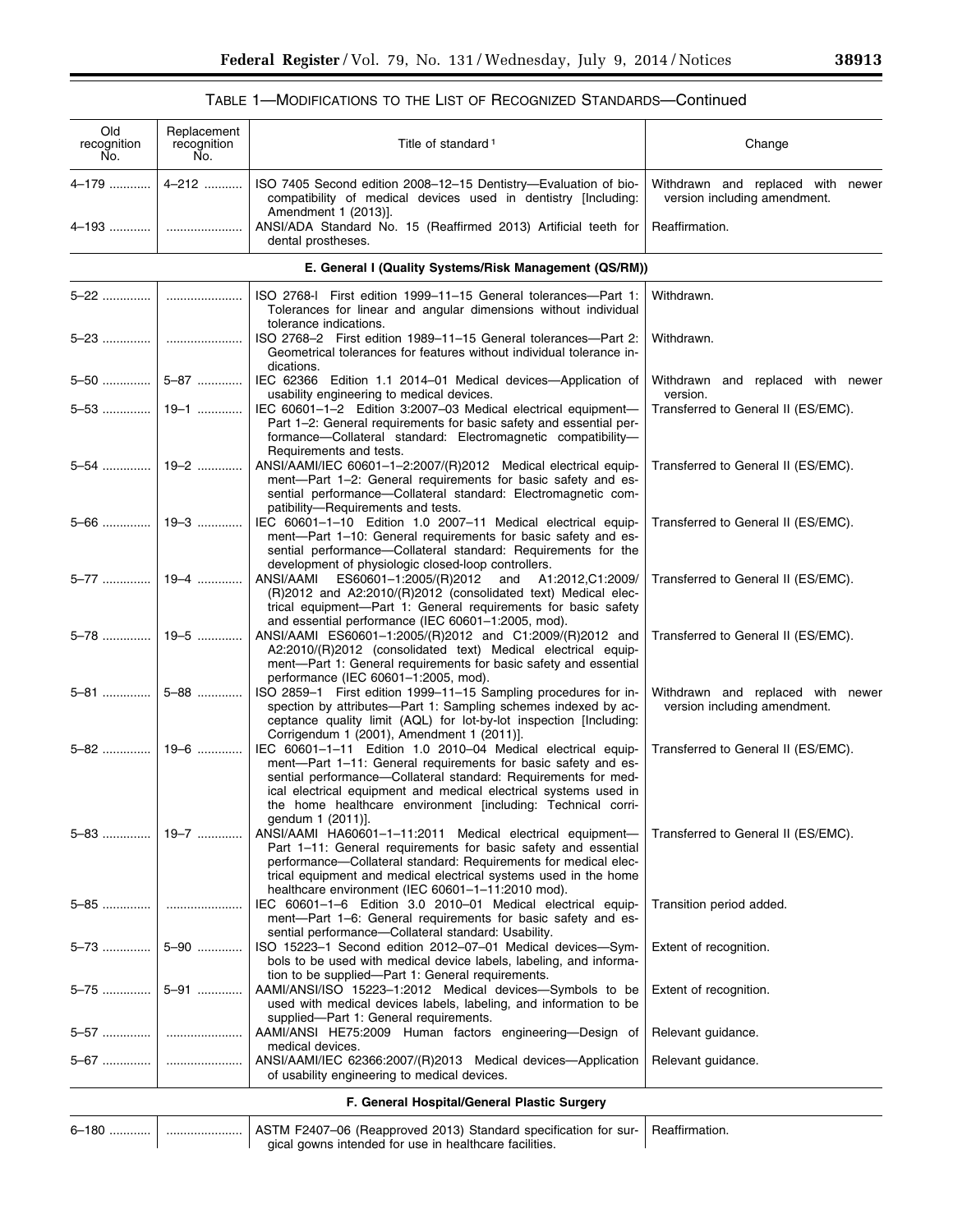## TABLE 1—MODIFICATIONS TO THE LIST OF RECOGNIZED STANDARDS—Continued

| Old<br>recognition<br>No.      | Replacement<br>recognition<br>No. | Title of standard <sup>1</sup>                                                                                                                                                                                                               |                                 | Change                                             |                 |
|--------------------------------|-----------------------------------|----------------------------------------------------------------------------------------------------------------------------------------------------------------------------------------------------------------------------------------------|---------------------------------|----------------------------------------------------|-----------------|
| $6 - 184$                      | 6-323                             | ASTM F1862/F1862M-13 Standard test method for resistance of<br>medical face masks to penetration by synthetic blood (horizontal<br>projection of fixed volume at a known velocity).                                                          | version.                        | Withdrawn and replaced with newer                  |                 |
| 6-234                          | 6-324                             | IEC 60601-2-50 Edition 2.0 2009-03 Medical electrical equip-<br>ment-Part 2-50: Particular requirements for the basic safety and<br>essential performance of infant phototherapy equipment [Includ-<br>ing: Technical corrigendum 1 (2010)]. | version<br>gendum.              | Withdrawn and replaced with<br>including technical | newer<br>corri- |
| $6 - 300$                      | $6 - 325$                         | IEC 60601-2-21 Edition 2.0 2009-02 Medical electrical equip-<br>ment-Part 2-21: Particular requirements for the basic safety and<br>essential performance of infant radiant warmers [Including: Tech-<br>nical corrigendum 1 (2013)].        | Withdrawn<br>version<br>gendum. | and replaced with<br>including<br>technical        | newer<br>corri- |
|                                | $6-309$   $6-326$                 | USP 37-NF 33:2014 Sodium chloride irrigation                                                                                                                                                                                                 | Withdrawn<br>version.           | and replaced with newer                            |                 |
| 6-310                          | 6-327                             |                                                                                                                                                                                                                                              | Withdrawn<br>version.           | and replaced with newer                            |                 |
| 6-311                          | 6-328                             | USP 37-NF 33:2014 Nonabsorbable surgical suture                                                                                                                                                                                              | Withdrawn<br>version.           | and replaced with newer                            |                 |
| $6 - 312$                      | 6-329                             |                                                                                                                                                                                                                                              | Withdrawn<br>version.           | and replaced with newer                            |                 |
| $6 - 313$                      | 6-330                             |                                                                                                                                                                                                                                              | Withdrawn<br>version.           | and replaced with newer                            |                 |
| 6-314                          | 6-331                             | USP 37-NF 33:2014 <871> Sutures—Needle attachment                                                                                                                                                                                            | Withdrawn<br>version.           | and replaced with newer                            |                 |
| $6 - 315$                      | 6-332                             | USP 37-NF 33:2014 Sterile water for irrigation                                                                                                                                                                                               | Withdrawn<br>version.           | and replaced with newer                            |                 |
| 6-316                          | 6–333                             | USP 37-NF 33:2014 Heparin lock flush solution                                                                                                                                                                                                | Withdrawn<br>version.           | and replaced with newer                            |                 |
| 6-317                          | 6-334                             |                                                                                                                                                                                                                                              | Withdrawn<br>version.           | and replaced with newer                            |                 |
| <b>G. In Vitro Diagnostics</b> |                                   |                                                                                                                                                                                                                                              |                                 |                                                    |                 |

|           |                 | CLSI C60-A (Formerly T/DM06-A) Blood alcohol testing in the clin-                                                                              | Designation number.               |  |  |
|-----------|-----------------|------------------------------------------------------------------------------------------------------------------------------------------------|-----------------------------------|--|--|
|           |                 | ical laboratory; Approved guideline.                                                                                                           |                                   |  |  |
|           |                 | CLSI POCT14-A (Formerly H49-A) Point-of-care monitoring of<br>anticoagulation therapy; Approved guideline.                                     | Designation number.               |  |  |
|           | $7-133$   7-246 | CLSI POCT12-A3 Point-of-care blood glucose testing in acute and                                                                                | Withdrawn and replaced with newer |  |  |
|           |                 | chronic care facilities; Approved guideline-Third edition.                                                                                     | version.                          |  |  |
|           |                 | CLSI GP43-A4 (Replaces H11-A4) Procedures for the collection of<br>arterial blood specimens; Approved standard—Fourth edition.                 | Designation number.               |  |  |
|           |                 | CLSI POCT14-A (Formerly H49-A) Point-of-care monitoring of<br>anticoagulation therapy; Approved guideline.                                     | Designation number.               |  |  |
|           |                 | CLSI C59-A (Formerly I/LA15-A) Apolipoprotein immunoassays:<br>Development and recommended performance characteristics; Ap-                    | Designation number.               |  |  |
|           |                 | proved guideline.                                                                                                                              |                                   |  |  |
|           |                 | CLSI GP41-A6 (Replaces H03-A6) Procedures for the collection of<br>diagnostic blood specimens by venipuncture; Approved stand-                 | Designation number.               |  |  |
|           |                 | ard-Sixth edition.                                                                                                                             |                                   |  |  |
|           |                 | CLSI GP42-A6 (Replaces H04-A6) Procedures and devices for the<br>collection of diagnostic capillary blood specimens; Approved                  | Designation number.               |  |  |
|           |                 | standard-Sixth edition.                                                                                                                        |                                   |  |  |
|           |                 | CLSI GP44-A4 (Replaces H18-A4) Procedures for the handling and<br>processing of blood specimens for common laboratory tests; Ap-               | Designation number.               |  |  |
|           |                 | proved quideline-Fourth edition.                                                                                                               |                                   |  |  |
|           |                 | CLSI GP39-A6 (Replaces H01-A6) Tubes and additives for venous<br>and capillary blood specimen collection; Approved standard-<br>Sixth edition. | Designation number.               |  |  |
|           | 7–241    7–247  | CLSI M100-S24 Performance standards for antimicrobial suscepti-                                                                                | Withdrawn and replaced with newer |  |  |
|           |                 | bility testing; Twenty-fourth informational supplement.                                                                                        | version.                          |  |  |
|           |                 | <b>H. Materials</b>                                                                                                                            |                                   |  |  |
| $8 - 173$ |                 | 8-371    ASTM F601-13 Standard practice for fluorescent penetrant inspec-                                                                      | Withdrawn and replaced with newer |  |  |
|           |                 | tion of metallic surgical implants.                                                                                                            | version.                          |  |  |
|           |                 | 8-183  8-372    ASTM F560-13 Standard specification for unalloyed tantalum for                                                                 | Withdrawn and replaced with newer |  |  |

surgical implant applications (UNS R05200, UNS R05400).

for measurement of camber, cast, helix, and direction of helix of

8–193 ............ ...................... ASTM F2754/F2754M–09 (Reapproved 2013) Standard test method

coiled wire.

version.

Reaffirmation.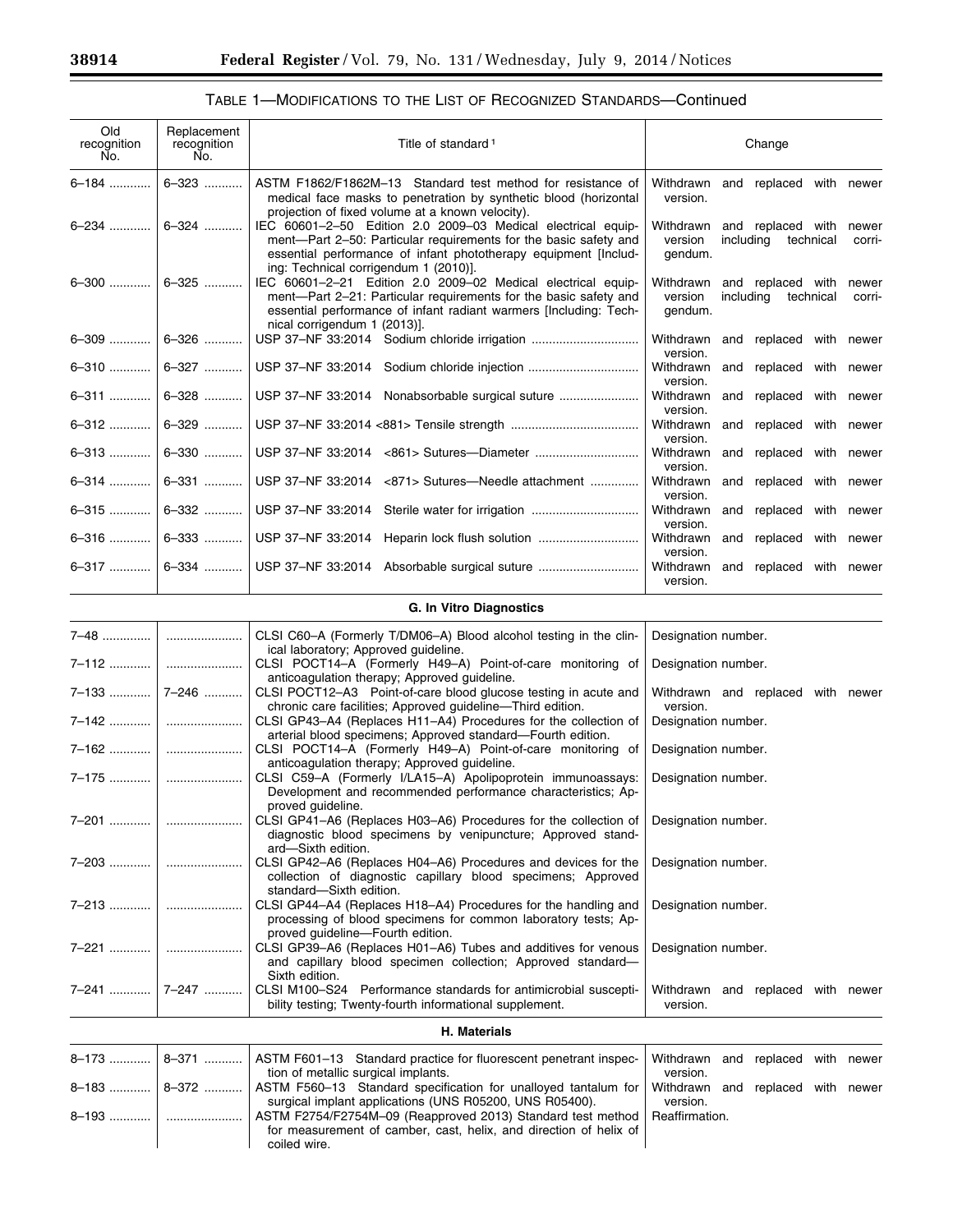| Old<br>recognition<br>No. | Replacement<br>recognition<br>No. | Title of standard <sup>1</sup>                                                                                                                                                                                                                                                                                               | Change                                                                                                        |  |  |
|---------------------------|-----------------------------------|------------------------------------------------------------------------------------------------------------------------------------------------------------------------------------------------------------------------------------------------------------------------------------------------------------------------------|---------------------------------------------------------------------------------------------------------------|--|--|
| 8-198                     | 8-373                             | ASTM F2102-13 Standard guide for evaluating the extent of oxi-<br>dation in polyethylene fabricated forms intended for surgical im-                                                                                                                                                                                          | Withdrawn<br>and replaced with newer<br>version.                                                              |  |  |
| 8-199                     | 8-374                             | plants.<br>ASTM F2633-13 Standard specification for wrought seamless<br>nickel-titanium shape memory alloy tube for medical devices and                                                                                                                                                                                      | and replaced with newer<br>Withdrawn<br>version.                                                              |  |  |
| 8-221                     | 8-375                             | surgical implants.<br>ASTM F2066-13 Standard specification for wrought titanium-15<br>molybdenum alloy for surgical implant applications (UNS R58150).                                                                                                                                                                       | Withdrawn<br>replaced with newer<br>and<br>version.                                                           |  |  |
| 8-224                     | 8-376                             | ASTM F2102-13 Standard guide for evaluating the extent of oxi-<br>dation in polyethylene fabricated forms intended for surgical im-<br>plants.                                                                                                                                                                               | Withdrawn<br>replaced with newer<br>and<br>version.                                                           |  |  |
| 8-341                     | 8-377                             | ASTM F136-13 Standard specification for wrought titanium-<br>6aluminum-4vanadium ELI (extra low interstitial) alloy for surgical                                                                                                                                                                                             | Withdrawn<br>and replaced with newer<br>version.                                                              |  |  |
| $8 - 364$                 | 8-378                             | implant applications (UNS R56401).<br>ASTM D792-13 Standard test methods for density and specific                                                                                                                                                                                                                            | Withdrawn<br>and replaced with newer                                                                          |  |  |
| 8-366                     | 8-379                             | gravity (relative density) of plastics by displacement.<br>ISO 11542-2 First edition 1998-11-15 Plastics-Ultra-high-molec-<br>ular-weight polyethylene (PE-UHMW) moulding and extrusion ma-<br>terials-Part 2: Preparation of test specimens and determination<br>of properties [Including: Technical corrigendum 1 (2007)]. | version.<br>Withdrawn<br>and replaced with<br>newer<br>version<br>including<br>technical<br>corri-<br>gendum. |  |  |
|                           |                                   | I. Nanotechnology                                                                                                                                                                                                                                                                                                            |                                                                                                               |  |  |
| $18 - 2$                  |                                   | ASTM E2535-07 (Reapproved 2013) Standard guide for handling<br>unbound engineered nanoscale particles in occupational settings.                                                                                                                                                                                              | Reaffirmation.                                                                                                |  |  |
|                           |                                   | J. Neurology                                                                                                                                                                                                                                                                                                                 |                                                                                                               |  |  |
| 17–10                     |                                   | ANSI/AAMI/ISO 14708-3:2008/(R)2011 Implants for surgery-Ac-<br>implantable<br>devices—Part<br>tive<br>medical<br>3.<br>Implantable<br>neurostimulators.                                                                                                                                                                      | Reaffirmation.                                                                                                |  |  |
|                           |                                   | K. OB-GYN/Gastroenterology/Urology                                                                                                                                                                                                                                                                                           |                                                                                                               |  |  |
| 9–44 ……………                |                                   | ASTM F623-99 (Reapproved 2013) Standard performance speci-<br>fication for Foley catheter.                                                                                                                                                                                                                                   | Reaffirmation.                                                                                                |  |  |
| 9-87                      | $9 - 93$                          | ISO 25841 Second edition 2014-01-15 Female condoms-Re-<br>quirements and test methods.                                                                                                                                                                                                                                       | Withdrawn and replaced with newer<br>version.                                                                 |  |  |
| 9–21                      | 9-94                              | ISO 8600-4 Second edition 2014-03-15 Optics and optical instru-<br>ments-Medical endoscopes and certain accessories-Part 4: De-<br>termination of maximum width of insertion portion.                                                                                                                                        | Withdrawn<br>and replaced with newer<br>version.                                                              |  |  |
|                           |                                   | L. Orthopedic                                                                                                                                                                                                                                                                                                                |                                                                                                               |  |  |
| 11–211                    | 11-276                            | ASTM F1798-13 Standard test method for evaluating the static<br>and fatigue properties of interconnection mechanisms and sub-                                                                                                                                                                                                | Withdrawn and replaced with newer<br>version.                                                                 |  |  |
| 11-237                    | 11-277                            | assemblies used in spinal arthrodesis implants.<br>ISO 7206-6 Second edition 2013-11-15 Implants for surgery-<br>Partial and total hip joint prostheses-Part 6: Endurance prop-<br>erties testing and performance requirements of neck region of<br>stemmed femoral components.                                              | Withdrawn and replaced with newer<br>version.                                                                 |  |  |
| 11–255                    | $11 - 278$                        | ASTM F1717-14 Standard test methods for spinal implant con-<br>structs in a vertebrectomy model.                                                                                                                                                                                                                             | Withdrawn<br>and replaced with newer<br>version.                                                              |  |  |
|                           |                                   | M. Radiology                                                                                                                                                                                                                                                                                                                 |                                                                                                               |  |  |
| $12 - 23$                 |                                   | NEMA XR 10-1986 (R1992, R1998, R2003) Measurement of the<br>maximum symmetrical radiation field from a rotating anode x-ray                                                                                                                                                                                                  | Withdrawn.                                                                                                    |  |  |
| 12–24                     |                                   | tube used for medical diagnosis.<br>NEMA XR 11-1993 (R1999) Test standard for determination of the<br>limiting spatial resolution of x-ray image intensifier systems.                                                                                                                                                        | Withdrawn.                                                                                                    |  |  |
| 12–25                     |                                   | NEMA XR 15-1991 (R1996, R2001) Test standard for the deter-<br>mination of the visible entrance field size of an x-ray image inten-                                                                                                                                                                                          | Withdrawn.                                                                                                    |  |  |
| 12–26  ∣                  |                                   | sifier system.<br>NEMA XR 16-1991 (R1996, R2001) Test standard for the deter-<br>mination of the system contrast ratio and the system veiling glare                                                                                                                                                                          | Withdrawn.                                                                                                    |  |  |
|                           |                                   | index of an x-ray image intensifier system.<br>NEMA XR 17-1993 (R1999) Test standard for the measurement of<br>the image signal uniformity of an x-ray image intensifier system.                                                                                                                                             | Withdrawn.                                                                                                    |  |  |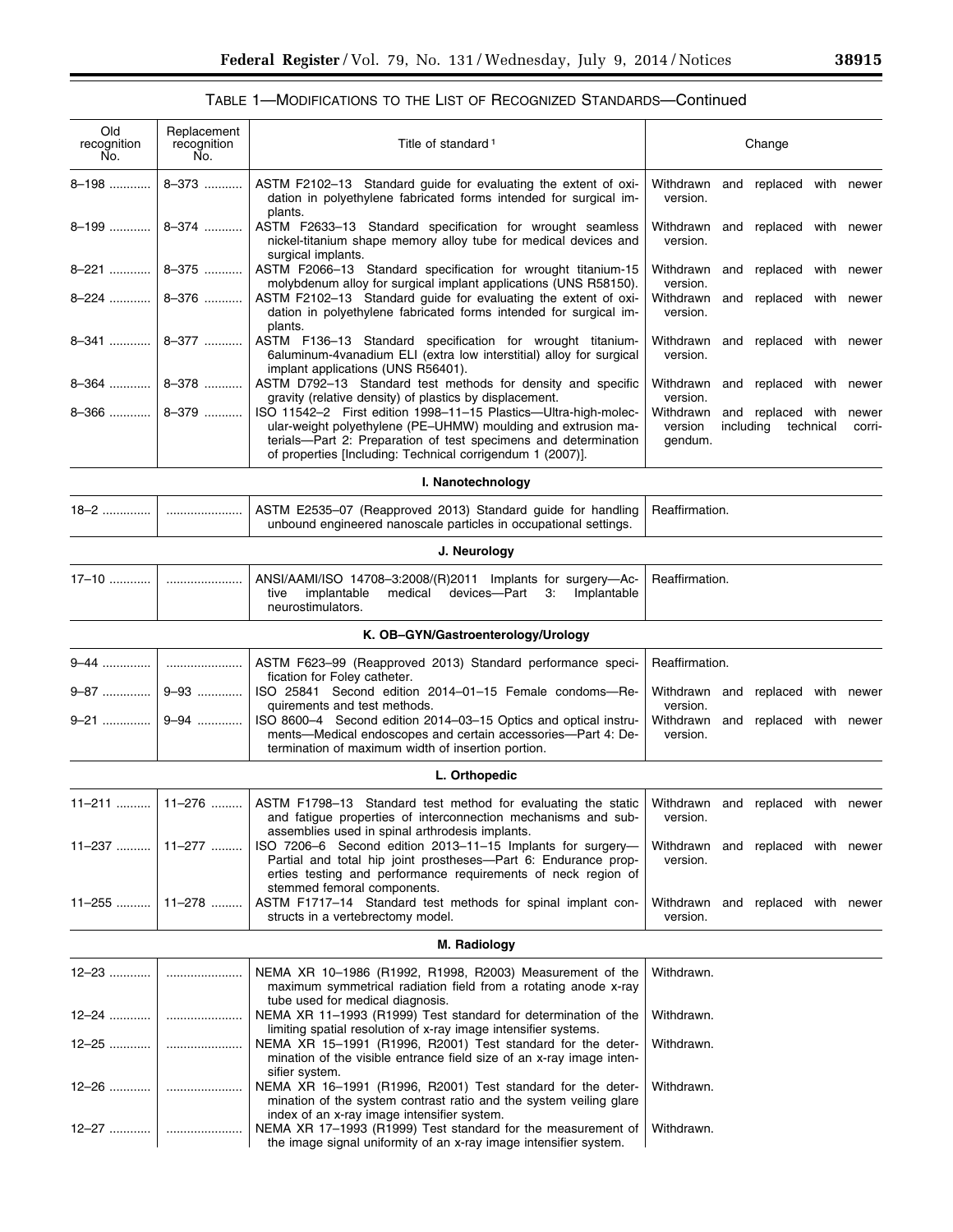$\equiv$ 

۰

| Old<br>recognition<br>No. | Replacement<br>recognition<br>No. | Title of standard <sup>1</sup>                                                                                                                                                                                                                                                        | Change                                                                                                                |
|---------------------------|-----------------------------------|---------------------------------------------------------------------------------------------------------------------------------------------------------------------------------------------------------------------------------------------------------------------------------------|-----------------------------------------------------------------------------------------------------------------------|
| $12 - 28$                 |                                   | NEMA XR 18-1993 (R1999) Test standard for the determination of<br>the radial image distortion of an x-ray image intensifier system.                                                                                                                                                   | Withdrawn.                                                                                                            |
| 12-29                     |                                   | NEMA XR 19-1993 (R1999) Electrical, thermal, and loading charac-                                                                                                                                                                                                                      | Withdrawn.                                                                                                            |
| $12 - 66$                 | 12–271                            | teristics of x-ray tubes used for medical diagnosis.<br>AIUM MUS Medical ultrasound safety, third edition                                                                                                                                                                             | Withdrawn and replaced with newer<br>version.                                                                         |
| $12 - 79$                 |                                   | NEMA XR7-1995 (R2000) High-voltage x-ray cable assemblies and<br>receptacles.                                                                                                                                                                                                         | Withdrawn.                                                                                                            |
| 12-80                     |                                   | NEMA XR 9-1984 (R1994, R2000) Power supply guidelines for x-<br>ray machines.                                                                                                                                                                                                         | Withdrawn.                                                                                                            |
| 12-81                     |                                   | NEMA XR 13-1990 (R1995, R2000) Mechanical safety standard for<br>power driven motions of electromedical equipment.                                                                                                                                                                    | Withdrawn.                                                                                                            |
| $12 - 82$                 |                                   | NEMA XR 14-1990 (R1995, R2000) Recommended practices for<br>load bearing mechanical assemblies used in diagnostic imaging.                                                                                                                                                            | Withdrawn.                                                                                                            |
| $12 - 100$                |                                   | NEMA UD 3-2004 (R2009) Standard for real time display of thermal<br>and mechanical acoustic output indices on diagnostic ultrasound<br>equipment.                                                                                                                                     | Withdrawn                                                                                                             |
| $12 - 146$                | 12-272                            | IEC 60601-2-17 Edition 3.0 2013-11 Medical electrical equip-<br>ment-Part 2-17: Particular requirements for the basic safety and<br>essential performance of automatically-controlled brachytherapy<br>afterloading equipment.                                                        | Withdrawn and replaced with newer<br>version.                                                                         |
| 12-168                    | 12–273                            | IEC 60825-1 Edition 2.0 2007-03 Safety of laser products-Part<br>1: Equipment classification and requirements [Including: Technical<br>corrigendum 1 (2008), interpretation sheet 1 (2007), interpretation<br>sheet 2 (2007)].                                                        | Withdrawn and replaced with newer<br>including<br>technical<br>version<br>corri-<br>gendum and interpretation sheets. |
| $12 - 193$                |                                   | AIUM AOL 2008 Acoustic output labeling standard for diagnostic<br>ultrasound equipment revision 1-A standard for how manufactur-                                                                                                                                                      | Withdrawn.                                                                                                            |
| 12-194                    |                                   | ers should specify acoustic output data.<br>ANSI/HPS N43.6-2007 (R2013) Sealed radioactive sources-Clas-                                                                                                                                                                              | Reaffirmation.                                                                                                        |
| 12-201                    | 12-274                            | sification.<br>IEC 60601-2-54 Edition 1.0 2009-06 Medical electrical equip-<br>ment-Part 2-54: Particular requirements for the basic safety and<br>essential performance of x-ray equipment for radiography and ra-<br>dioscopy [Including: Technical corrigendum 1 (2010), technical | Withdrawn and replaced with newer<br>including<br>version<br>technical<br>corri-<br>gendum.                           |
| 12–220                    |                                   | corrigendum 2 (2011)].<br>IEC 60825-1 (Second edition-2007) Safety of laser products-Part<br>1: Equipment classification and requirements corrigendum 1.                                                                                                                              | Withdrawn. See 12-273.                                                                                                |
| 12-239                    |                                   | IEC 60825-1 (Second edition-2007) I-SH 01 Safety of laser prod-<br>ucts-Part 1: Equipment classification and requirements, interpre-<br>tation sheet 1.                                                                                                                               | Withdrawn. See 12-273.                                                                                                |
| 12–240                    |                                   | IEC 60825-1 (2007) Second edition, I-SH 02 Safety of laser prod-<br>ucts-Part 1: Equipment classification and requirements, interpre-<br>tation sheet 2.                                                                                                                              | Withdrawn. See 12-273.                                                                                                |
|                           |                                   | N. Software/Informatics                                                                                                                                                                                                                                                               |                                                                                                                       |
| 13–4                      | 13–65                             | ANSI/UL 1998 Third edition 2013 Standard for software in pro-                                                                                                                                                                                                                         | Withdrawn and replaced with newer                                                                                     |
| $13 - 15$                 |                                   | grammable components.<br>CLSI AUTO13-A2 Laboratory instruments and data management<br>systems: Design of software user interfaces and end-user soft-<br>ware systems validation, operation, and monitoring; Approved<br>guideline-second edition.                                     | version.<br>New designation number.                                                                                   |
| $13 - 46$                 |                                   | ASTM F2761-09 (2013) Medical devices and medical systems-Es-<br>sential safety requirements for equipment comprising the patient-<br>centric integrated clinical environment (ICE)-Part 1: General re-<br>quirements and conceptual model.                                            | Reaffirmation.                                                                                                        |
| 13–58                     | 13–66                             | <b>ISO/IEEE</b><br>11073-10417 First<br>edition<br>2014-03-01<br>Health<br>informatics-Personal health device communication-Part 10417:<br>Device specialization: Glucose meter.                                                                                                      | Withdrawn and replaced with newer<br>version.                                                                         |
|                           |                                   | O. Sterility                                                                                                                                                                                                                                                                          |                                                                                                                       |
| 14–181                    | 14-432                            | ANSI/AAMI ST58:2013 Chemical sterilization and high-level dis-<br>infection in health care facilities.                                                                                                                                                                                | Withdrawn and replaced with newer<br>version.                                                                         |
| 14-228                    |                                   | ANSI/AAMI/ISO 11135-1:2007 Sterilization of healthcare prod-<br>ucts—Ethylene oxide—Part 1: Requirements for the development,<br>validation, and routine control of a sterilization process for medical<br>devices.                                                                   | Withdrawn. See 14-452.                                                                                                |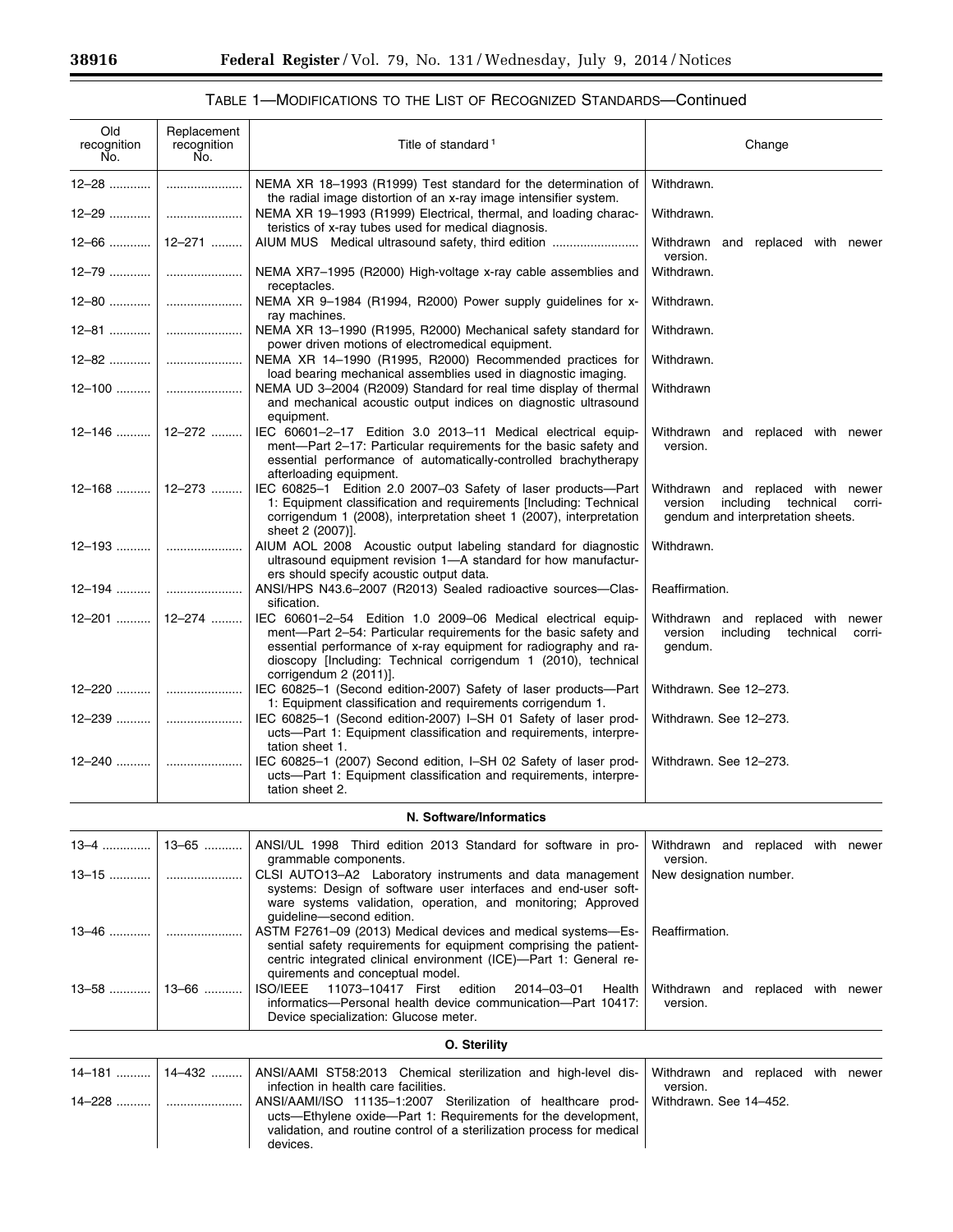$\equiv$ 

| Old<br>recognition<br>No. | Replacement<br>recognition<br>No. | Title of standard <sup>1</sup>                                                                                                                                                                                                                         | Change                                              |  |  |
|---------------------------|-----------------------------------|--------------------------------------------------------------------------------------------------------------------------------------------------------------------------------------------------------------------------------------------------------|-----------------------------------------------------|--|--|
| 14-232                    | 14–433                            | ASTM F2227-13 Standard test method for non-destructive detec-<br>tion of leaks in non-sealed and empty packaging trays by $CO2$<br>tracer gas method.                                                                                                  | Withdrawn and replaced with newer<br>version.       |  |  |
|                           | 14–233    14–434                  | ASTM F2228-13 Standard test method for non-destructive detec-<br>tion of leaks in packaging which incorporates porous barrier mate-<br>rial by $CO2$ tracer gas method.                                                                                | Withdrawn and replaced with newer<br>version.       |  |  |
|                           |                                   | ASTM F2095-07 (Reapproved 2013) Standard test methods for<br>pressure decay leak test for flexible packages with and without re-<br>straining plates.                                                                                                  | Reaffirmation.                                      |  |  |
|                           |                                   | ASTM D3078-02 (Reapproved 2013) Standard test method for de-<br>termination of leaks in flexible packaging by bubble emission.                                                                                                                         | Reaffirmation.                                      |  |  |
| $14 - 259$   14 - 435     |                                   | ASTM F2251-13 Standard test method for thickness measurement<br>of flexible packaging material.                                                                                                                                                        | Withdrawn and replaced with newer<br>version.       |  |  |
| 14–261                    |                                   | ANSI/AAMI/ISO 17665-1:2006/(R)2013 Sterilization of health care<br>products—Moist heat—Part 1: Requirements for the development,<br>validation, and routine control of a sterilization process for medical<br>devices.                                 | Reaffirmation.                                      |  |  |
|                           |                                   | ASTM F2338-09 (Reapproved 2013) Standard test method for non-<br>destructive detection of leaks in packages by vacuum decay<br>method.                                                                                                                 | Reaffirmation.                                      |  |  |
|                           |                                   | ANSI/AAMI ST65:2008/(R)2013 Processing of reusable surgical<br>textiles for use in health care facilities.                                                                                                                                             | Reaffirmation.                                      |  |  |
|                           |                                   | ASTM F1886/F1886M-09 (Reapproved 2013) Standard test method<br>for determining integrity of seals for flexible packaging by visual<br>inspection.                                                                                                      | Reaffirmation.                                      |  |  |
|                           |                                   | ANSI/AAMI ST24:1999/(R)2013 Automatic, general purpose ethyl-<br>ene oxide sterilizers and ethylene oxide sterilant sources intended<br>for use in health care facilities.                                                                             | Reaffirmation.                                      |  |  |
| 14-291                    |                                   | ANSI/AAMI/ISO 14937:2009/(R)2013 Sterilization of healthcare<br>products-General requirements for characterization of a steri-<br>lizing agent and the development, validation, and routine control<br>of a sterilization process for medical devices. | Reaffirmation.                                      |  |  |
| 14-331    14-452          |                                   | ISO 11135 Second edition 2014 Sterilization of healthcare prod-<br>ucts-Ethylene oxide-Requirements for the development, valida-<br>tion, and routine control of a sterilization process for medical de-<br>vices.                                     | Withdrawn and replaced with newer<br>version.       |  |  |
|                           |                                   | ASTM E2628-09 (E2009) Standard practice for dosimetry in radi-<br>ation.                                                                                                                                                                               | Withdrawn. See 14-436.                              |  |  |
|                           |                                   | ASTM E2701-09 Standard guide for performance characterization<br>of dosimeters and dosimetry systems for use in radiation proc-<br>essing.                                                                                                             | Withdrawn. See 14-437.                              |  |  |
|                           |                                   | ANSI/AAMI/ISO 13408-2:2003/(R)2013 Aseptic processing of<br>healthcare products-Part 2: Filtration.                                                                                                                                                    | Reaffirmation.                                      |  |  |
| $14-364$   14-438         |                                   | ANSI/AAMI/ISO 11137-2:2013 Sterilization of health care prod-<br>ucts-Radiation-Part 2: Establishing the sterilization dose.                                                                                                                           | Withdrawn and replaced with newer<br>version.       |  |  |
| 14-394                    | 14-439                            | ANSI/AAMI ST79:2010, A1:2010, A2:2011, A3:2012, and A4:2013<br>(consolidated text) Comprehensive guide to steam sterilization<br>and sterility assurance in health care facilities.                                                                    | Withdrawn<br>and replaced with newer<br>version.    |  |  |
| $14 - 414$                | 14-440                            | USP 37NF32:2014 Microbiological examination of nonsterile prod-<br>ucts: Microbial enumeration tests.                                                                                                                                                  | and replaced with newer<br>Withdrawn<br>version.    |  |  |
| 14-415                    | 14-441                            |                                                                                                                                                                                                                                                        | Withdrawn<br>and<br>replaced with newer<br>version. |  |  |
| 14–416                    | 14-442                            | USP 37NF32:2014                                                                                                                                                                                                                                        | Withdrawn<br>and replaced with newer<br>version.    |  |  |
| 14–417                    | 14-443                            | USP 37NF32:2014                                                                                                                                                                                                                                        | Withdrawn<br>replaced with newer<br>and<br>version. |  |  |
| 14–418                    | 14-444                            | USP 37NF32:2014<br>Transfusion and infusion assemblies and simi-<br>lar medical devices.                                                                                                                                                               | Withdrawn<br>replaced with newer<br>and<br>version. |  |  |
| 14–419                    | 14-445                            | USP 37NF32:2014 Biological indicator for steam sterilization-Self-<br>contained.                                                                                                                                                                       | Withdrawn<br>replaced with newer<br>and<br>version. |  |  |
| 14-420    14-446          |                                   | USP 37NF32:2014 Biological indicator for dry-heat sterilization,<br>paper carrier.                                                                                                                                                                     | Withdrawn<br>and replaced with newer<br>version.    |  |  |
| 14-421    14-447          |                                   | USP 37NF32:2014<br>Biological indicator for ethylene oxide steriliza-<br>tion, paper carrier.                                                                                                                                                          | Withdrawn<br>and replaced with newer<br>version.    |  |  |
| 14–422                    | 14–448 ………                        | Biological indicator for steam sterilization,<br>USP 37NF32:2014<br>paper carrier.                                                                                                                                                                     | Withdrawn<br>and replaced with newer<br>version.    |  |  |
| $14-423$   14-449         |                                   | USP 37NF32:2014 Microbiological examination of nonsterile prod-<br>ucts: Tests for specified microorganisms.                                                                                                                                           | Withdrawn<br>and replaced with newer<br>version.    |  |  |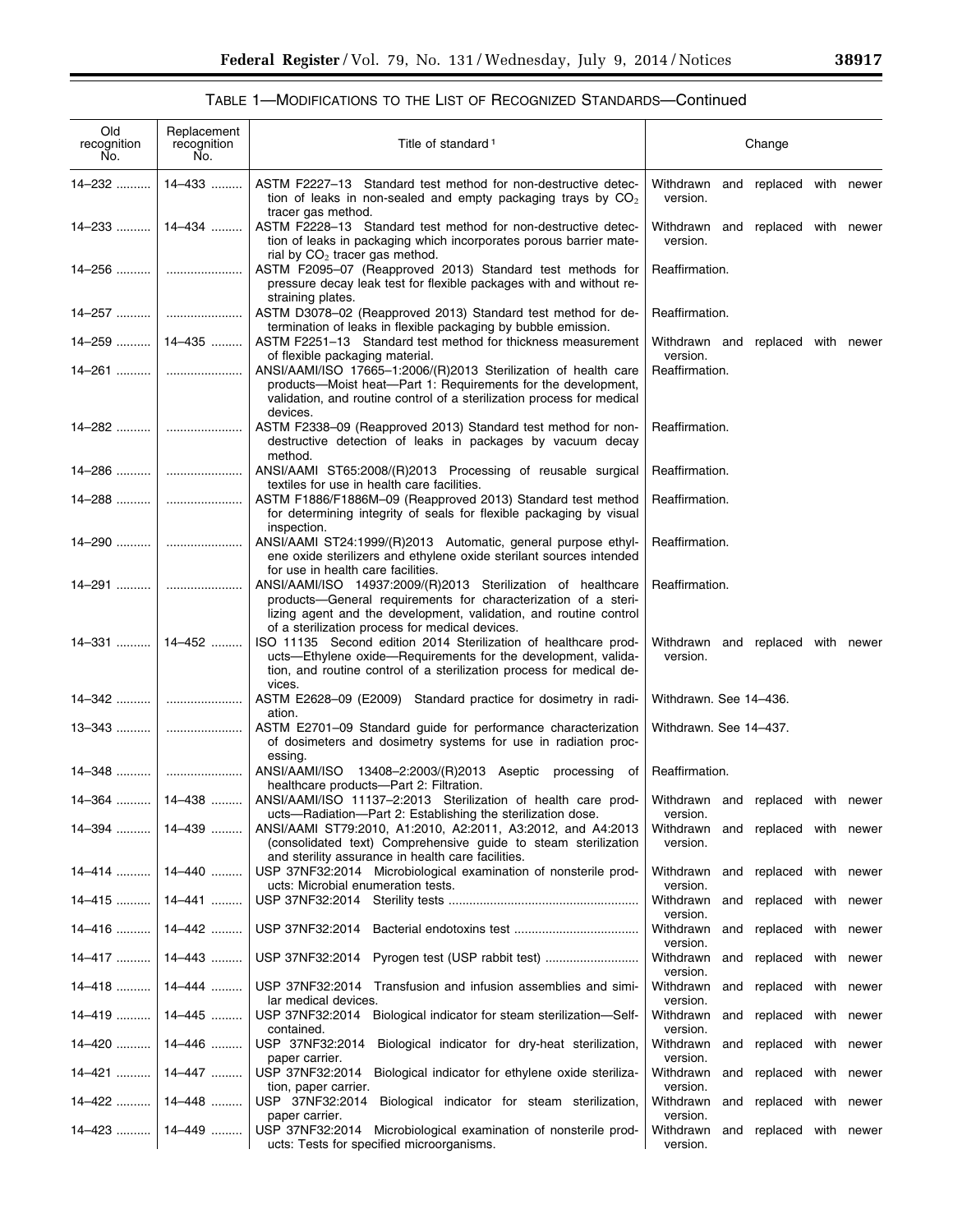## TABLE 1—MODIFICATIONS TO THE LIST OF RECOGNIZED STANDARDS—Continued

| Old<br>recognition<br>No. | Replacement<br>recognition<br>No. | Title of standard <sup>1</sup>                                                                                                                                                                    | Change                                              |  |  |
|---------------------------|-----------------------------------|---------------------------------------------------------------------------------------------------------------------------------------------------------------------------------------------------|-----------------------------------------------------|--|--|
| $14 - 425$                |                                   | ANSI/AAMI/ISO 13408-6:2005/(R)2013 and A1:2013 Aseptic proc-<br>essing of healthcare products—Part 6: Isolator systems.                                                                           | Reaffirmation.                                      |  |  |
|                           | P. Tissue Engineering             |                                                                                                                                                                                                   |                                                     |  |  |
| $15 - 21$                 | 15–39                             | ASTM F2150–13 Standard guide for characterization and testing of<br>biomaterial scaffolds used in tissue-engineered medical prod-<br>ucts(TEMPs).                                                 | Withdrawn<br>replaced with newer<br>and<br>version. |  |  |
| $15 - 26$                 | 15-40                             | ASTM F2211-13 Standard classification for tissue-engineered<br>medical products (TEMPs).                                                                                                          | Withdrawn<br>replaced with newer<br>and<br>version. |  |  |
| $15-33$   15-41           |                                   | ASTM F2602-13 Standard test method for determining the molar<br>mass of chitosan and chitosan salts by size exclusion chroma-<br>tography with multi-angle light scattering detection (SEC-MALS). | Withdrawn<br>replaced with newer<br>and<br>version. |  |  |

1All standard titles in this table conform to the style requirements of the respective organizations.

### **III. Listing of New Entries**

In table 2, we provide the listing of new entries and consensus standards

added as modifications to the list of recognized standards under Recognition List Number: 036.

## TABLE 2—NEW ENTRIES TO THE LIST OF RECOGNIZED STANDARDS

| Recognition No. | Title of standard <sup>1</sup>                                                                                                                                                                                                                                                                      | Reference No. and date                                                                                        |
|-----------------|-----------------------------------------------------------------------------------------------------------------------------------------------------------------------------------------------------------------------------------------------------------------------------------------------------|---------------------------------------------------------------------------------------------------------------|
|                 | A. Cardiovascular                                                                                                                                                                                                                                                                                   |                                                                                                               |
|                 | Medical electrical equipment—Part 2-47: Particular requirements for the<br>basic safety and essential performance of ambulatory electrocardio-<br>graphic systems.                                                                                                                                  | ANSI/AAMI/IEC 60601-2-47:2012.                                                                                |
|                 | Active implantable medical devices—Electromagnetic compatibility—EMC<br>test protocols for implantable cardiac pacemakers, implantable<br>cardioverter defibrillators, and cardiac resynchronization devices.                                                                                       | ANSI/AAMI/ISO 14117:2012.                                                                                     |
|                 | B. General I (Quality System/Risk Management (QS/RM))                                                                                                                                                                                                                                               |                                                                                                               |
|                 | Medical electrical equipment-Part 1-6: General requirements for basic<br>safety and essential performance-Collateral standard: Usability.<br>Medical Electrical Equipment-Part 1-8: General requirements for basic<br>safety and essential performance-Collateral standard: General require-        | IEC 60601-1-6 Edition 3.1 2013-<br>10.<br>ANSI/AAMI/IEC 60601-1-8:2006 &<br>A1:2012.                          |
|                 | ments, tests and guidance for alarm systems in medical electrical equip-<br>ment and medical electrical systems.                                                                                                                                                                                    |                                                                                                               |
|                 | C. General II (Electrical Safety/Electromagnetic Compatibility (ES/EMC))                                                                                                                                                                                                                            |                                                                                                               |
|                 | Medical electrical equipment-Part 1-2: General requirements for basic<br>safety and essential performance-Collateral standard: electromagnetic<br>compatibility-requirements and tests.                                                                                                             | IEC 60601-1-2 Edition 3:2007-03.                                                                              |
|                 | Medical electrical equipment-Part 1-2: General requirements for basic<br>safety and essential performance-Collateral standard: electromagnetic<br>compatibility-requirements and tests.                                                                                                             | ANSI/AAMI/IEC<br>60601-1-2:2007/<br>(R)2012.                                                                  |
|                 | Medical electrical equipment-Part 1-10: General requirements for basic<br>safety and essential performance-Collateral standard: requirements for<br>the development of physiologic closed-loop controllers.                                                                                         | IEC 60601-1-10 Edition 1.0:2007-<br>11.                                                                       |
|                 | Medical electrical equipment-Part 1: General requirements for basic safe-<br>ty and essential performance (IEC 60601-1:2005, mod).                                                                                                                                                                  | ANSI/AAMI<br>ES60601-1:2005/<br>(R)2012 and A1:2012,C1:2009/<br>(R)2012 and A2:2010/(R)2012.                  |
|                 | Medical electrical equipment-Part 1: General requirements for basic safe-<br>ty and essential performance (IEC 60601-1:2005, mod).                                                                                                                                                                  | ES60601-1:2005/<br>ANSI/AAMI<br>(R)2012 and C1:2009/(R)2012<br>and, A2:2010/(R)2012 (Consoli-<br>dated text). |
|                 | Medical electrical equipment—Part 1-11: General requirements for basic<br>safety and essential performance-Collateral standard: Requirements<br>for medical electrical equipment and medical electrical systems used in<br>the home healthcare environment [Including: Technical corrigendum 1      | IEC 60601-1-11 Edition 1.0:2010-<br>04.                                                                       |
|                 | $(2011)$ .<br>Medical electrical equipment-Part 1-11: General requirements for basic<br>safety and essential performance-Collateral standard: Requirements<br>for medical electrical equipment and medical electrical systems used in<br>the home healthcare environment (IEC 60601-1-11:2010 mod). | ANSI/AAMI HA60601-1-11:2011.                                                                                  |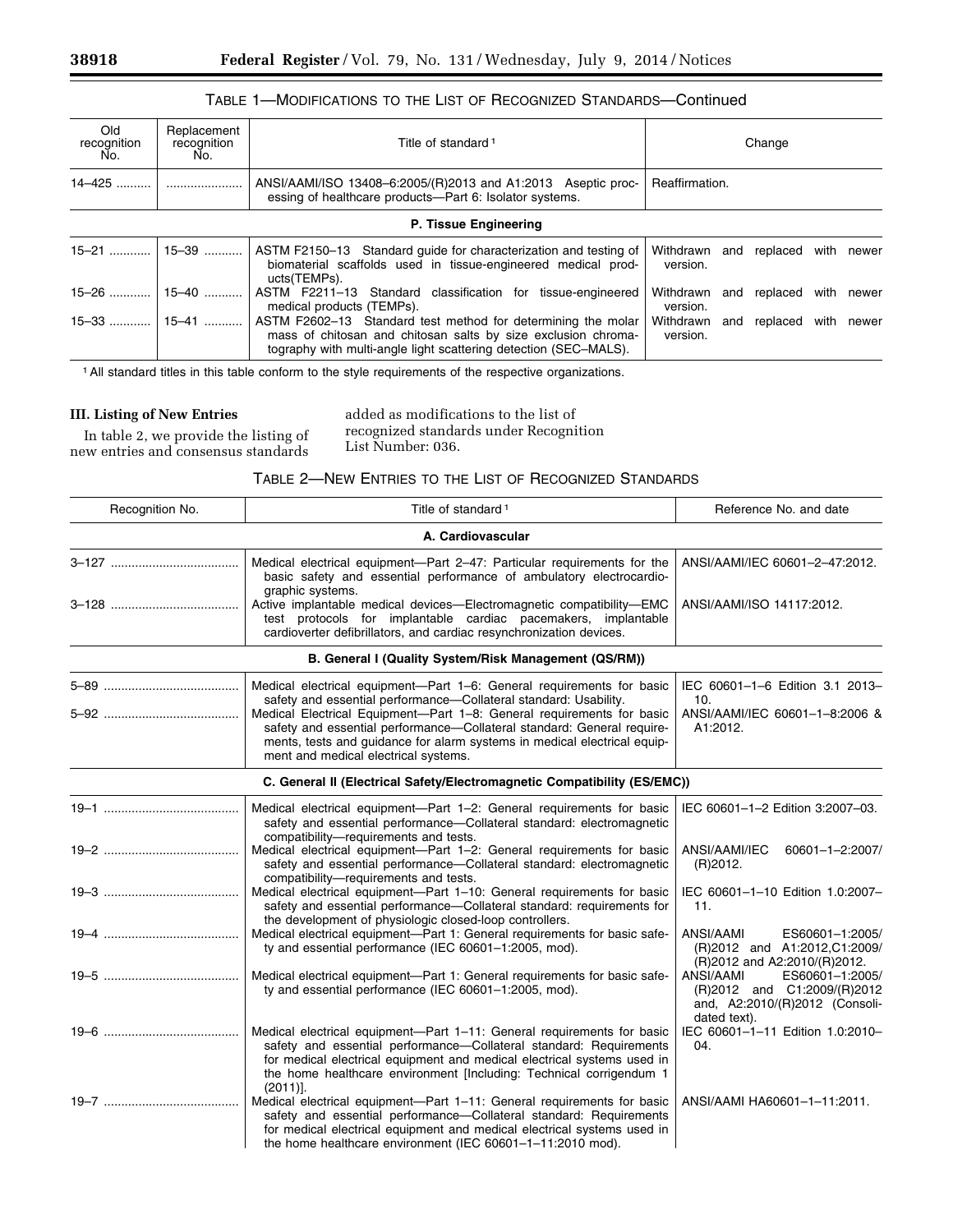### TABLE 2—NEW ENTRIES TO THE LIST OF RECOGNIZED STANDARDS—Continued

| Recognition No. | Title of standard <sup>1</sup>                                                                                                                                                                              | Reference No. and date                                             |  |
|-----------------|-------------------------------------------------------------------------------------------------------------------------------------------------------------------------------------------------------------|--------------------------------------------------------------------|--|
|                 | Medical electrical equipment-Part 1-2: General requirements for basic<br>safety and essential performance-Collateral standard: Electromagnetic<br>disturbances-Requirements and tests.                      | IEC 60601-1-2 Edition 4.0:2014-<br>02.                             |  |
|                 | Medical electrical equipment-Part 1-10: General requirements for basic<br>safety and essential performance-Collateral standard: Requirements<br>for the development of physiologic closed-loop controllers. | IEC 60601-1-10 Edition 1.1:2013-<br>11.                            |  |
|                 |                                                                                                                                                                                                             | UL 1642 5th Edition 2013.<br>UL 2054 2nd Edition 2011.             |  |
|                 | D. Orthopedics                                                                                                                                                                                              |                                                                    |  |
|                 | Standard practice for finite element analysis (FEA) of non-modular metallic<br>orthopaedic hip femoral stems.                                                                                               | ASTM F2996-13.                                                     |  |
|                 | Standard test method for static, dynamic, and wear assessment of extra-<br>discal single level spinal constructs.                                                                                           | ASTM F2624-12.                                                     |  |
|                 | E. Radiology                                                                                                                                                                                                |                                                                    |  |
|                 | Ultrasonics-Power measurement-Radiation force balances and perform-<br>ance requirements.                                                                                                                   | IEC 61161 Edition 3.0:2013-01.                                     |  |
|                 | Ultrasonics—Output test—Guide for the maintenance of ultrasound phys-<br>iotherapy systems.                                                                                                                 | IEC TS 62462 First edition 2007-<br>05.                            |  |
|                 | Ultrasonics-Hydrophones-Part 1: Measurement and characterization of<br>medical ultrasonic fields up to 40 megahertz (MHz).                                                                                  | IEC 62127-1 Edition 1.1:2013-02.                                   |  |
|                 | Ultrasonics-Hydrophones-Part 2: Calibration for ultrasonic fields up to<br>40 MHz (including corrigendum 1:2008 and amendment 1:2013).                                                                      | IEC 62127-2 Edition 1.0:2007-08.                                   |  |
|                 | Ultrasonics-Hydrophones-Part 3: Properties of hydrophones for ultra-<br>sonic fields up to 40 MHz.                                                                                                          | IEC 62127-3 Edition 1.1:2013-05.                                   |  |
|                 | Ultrasonics-Power measurement-High intensity therapeutic ultrasound<br>(HITU) transducers and systems.                                                                                                      | IEC 62555 Edition 1.0:2013-11.                                     |  |
|                 | Medical electrical equipment-Part 2-62: Particular requirements for the<br>basic safety and essential performance of high intensity therapeutic<br>ultrasound (HITU) equipment.                             | IEC 60601-2-62 Edition 1.0:2013-<br>07.                            |  |
|                 | Eyewear for protection against intense light sources used on humans and<br>animals for cosmetic and medical applications-Part 1: Specification for<br>products.                                             | ISO 12609-1 First edition 2013-<br>$07 - 15.$                      |  |
|                 | Eyewear for protection against intense light sources used on humans and<br>animals for cosmetic and medical applications-Part 2: Guidance for<br>use.                                                       | ISO 12609-2 First edition 2013-<br>$07 - 15.$                      |  |
|                 | F. Software/Informatics                                                                                                                                                                                     |                                                                    |  |
|                 | Health informatics-Personal health device communication-Part 10418:<br>Device specialization-International normalized ratio (INR) monitor.                                                                  | ISO/IEEE 11073-10418 First edi-<br>tion 2014-03-01.                |  |
|                 | Health informatics--- Point-of-care medical device communication--- Part<br>90101: Analytical instruments-Point-of-care test.                                                                               | ISO 11073-90101 First edition<br>$2008 - 01 - 15$ .                |  |
|                 | Health Informatics-Personal health device communication-Part 10472:<br>Device specialization-Medication monitor.                                                                                            | ISO/IEEE 11073-10472 First edi-<br>tion 2012-11-01.                |  |
|                 | G. Sterility                                                                                                                                                                                                |                                                                    |  |
|                 |                                                                                                                                                                                                             | <b>ISO/ASTM</b><br>52628<br>First<br>edition<br>$2013 - 11 - 15$ . |  |
|                 | Guide for performance characterization of dosimeters and dosimetry sys-<br>tems for use in radiation processing.                                                                                            | ISO/ASTM<br>edition<br>52701<br>First<br>2013-11-15.               |  |
|                 |                                                                                                                                                                                                             | USP 37-NF32:2014 <55>.<br>USP 37-NF32:2014 <1035>.                 |  |
|                 |                                                                                                                                                                                                             |                                                                    |  |

1All standard titles in this table conform to the style requirements of the respective organizations.

### **IV. List of Recognized Standards**

FDA maintains the Agency's current list of FDA Recognized Consensus Standards in a searchable database that may be accessed directly at our Internet site at *[http://www.accessdata.fda.gov/](http://www.accessdata.fda.gov/scripts/cdrh/cfdocs/cfStandards/search.cfm) [scripts/cdrh/cfdocs/cfStandards/](http://www.accessdata.fda.gov/scripts/cdrh/cfdocs/cfStandards/search.cfm) [search.cfm.](http://www.accessdata.fda.gov/scripts/cdrh/cfdocs/cfStandards/search.cfm)* We will incorporate the modifications and revisions described in this notice into the database and,

upon publication in the **Federal Register,** this recognition of consensus standards will be effective. We will announce additional modifications and revisions to the list of recognized consensus standards, as needed, in the **Federal Register** once a year, or more often if necessary. Beginning with Recognition List 033, we will no longer announce minor revisions to the list of

recognized consensus standards such as technical contact person, devices affected, processes affected, Code of Federal Regulations citations, and product codes.

### **V. Recommendation of Standards for Recognition by FDA**

Any person may recommend consensus standards as candidates for